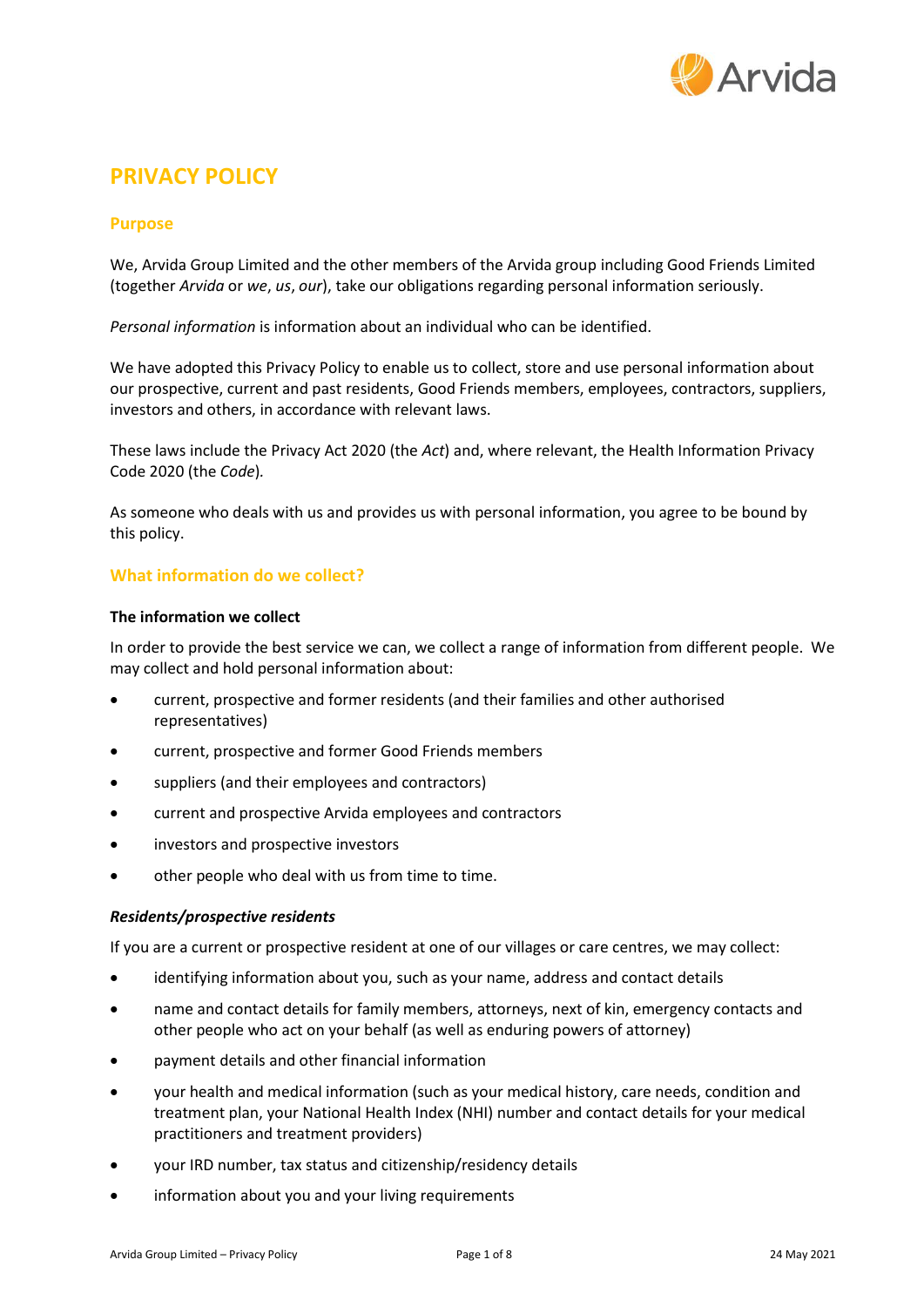

- CCTV footage (for safety and security purposes)
- information you provide to help us assist you with the application process
- other information relating to your use of our products and services

## *Good Friends members*

If you are a current or prospective member of Good Friends, we may collect:

- identifying information about you, such as your name, address and contact details
- name and contact details for family members, attorneys, next of kin, emergency contacts and other people who act on your behalf (as well as enduring powers of attorney)
- payment details and other financial information
- your health and medical information (such as your medical history, care needs, condition and treatment plan, your National Health Index (NHI) number and contact details for your medical practitioners and treatment providers)
- information on your background, tastes and preferences in daily activities
- information about you and your living requirements
- CCTV footage (for safety and security purposes)
- information you provide to help us assist you with the application process
- information provided by your family and authorised representatives involved in your support and care
- other information relating to your use of our products and services that may include collecting personal information from time to time such as name, email address, and/or phone number when you fill out a survey that helps us improve our services

## *Employees/contractors/suppliers*

If you are a current or prospective Arvida employee, contractor or supplier, we may collect:

- information about your occupation, educational qualifications, employment history and suitability for the role or relationship, including information provided during an employment application (such as your criminal history)
- employees' banking, tax and superannuation details
- name and details of emergency contacts
- contact details and any personal information provided when you commence a business or service relationship with us
- information about your performance in the role or relationship, including results of drug testing (if applicable)
- for Good Friends helpers, the type of care you are looking to provide, schedule, location, hourly rate, number of children, ages, narrative job description, requirements for a helper (such as ability to drive)
- pictures you choose to provide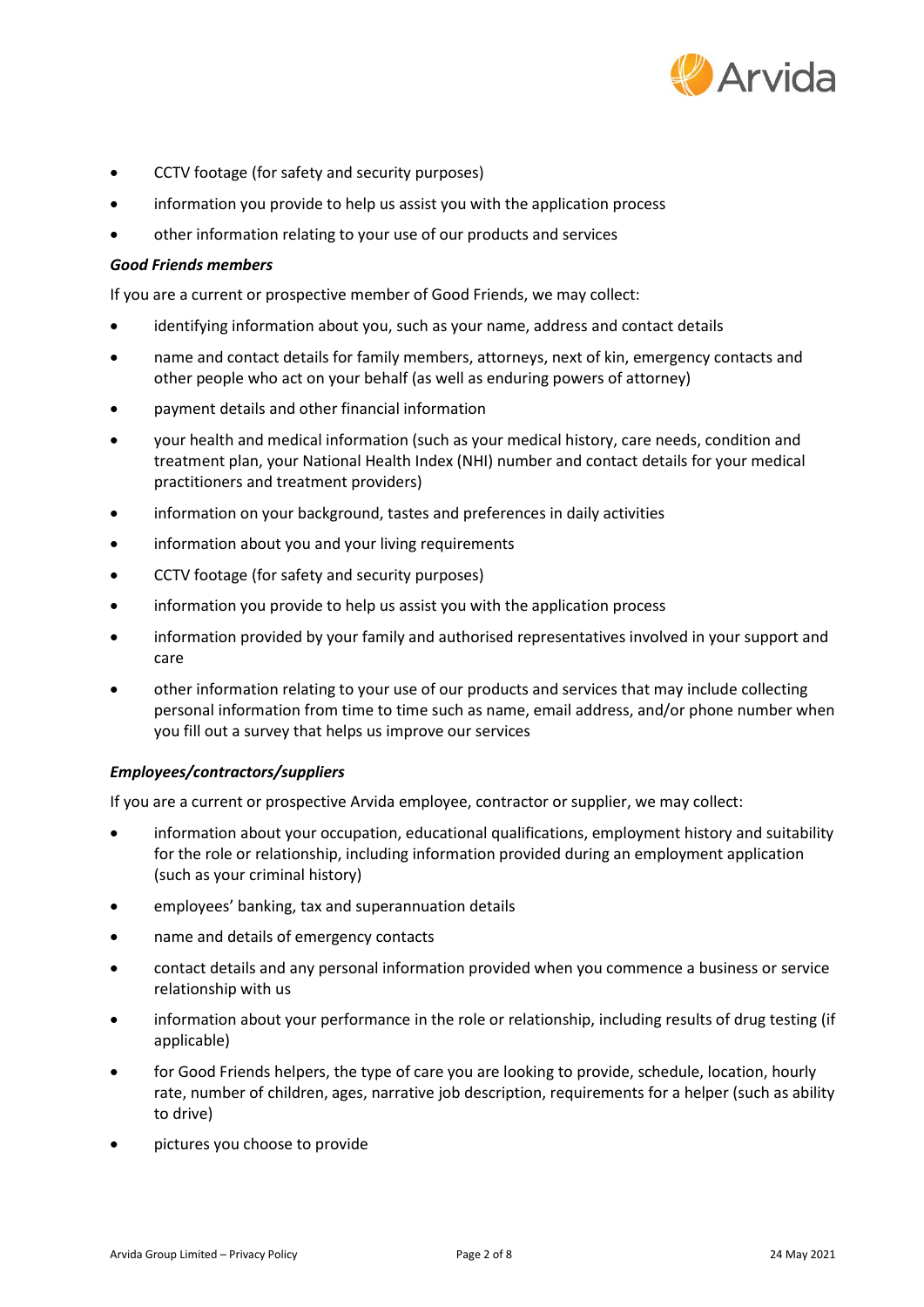

We may also collect GPS data relating to your location while you are performing your role as an employee or contractor. However, you will clearly be advised in writing if we collect GPS data relating to your location at any time.

## *Investors*

If you are a current or prospective Arvida investor, we may collect:

- name and contact details
- information you provide to help assist you with the application process
- transactional and financial information relating to your investment

#### *Other*

We may collect other personal information from time to time. We will only collect information where needed for us to deliver our products or services or where required by law.

The personal information that we collect from you is held in accordance with the Act (in particular, the Privacy Principles contained in the Act) and the Code where relevant.

Providing the above information is optional for you. However, if you do not provide this information to us, we may not be able to provide products and services to you or the service you receive may not be as appropriate or relevant as it could be.

# **How do we collect your information?**

We may collect the personal information you provide us in a variety of ways. We will generally collect personal information from you directly, including through the following means:

- when you first apply to become a resident, member, employee, contractor or investor, or otherwise commence a business or service relationship with us
- while providing any of our products or services to you
- from website registration or contact forms, investor application forms and credit application forms
- during your interactions and correspondence with us
- when your health status is assessed
- when you use our website
- through CCTV cameras that may be situated in our villages or care centres or vehicles
- through GPS-enabled devices (but only where you have been advised of this as part of our terms of service or your employment – see above)
- while conducting resident satisfaction and customer research surveys
- through promotions

We may also collect your personal information from third parties where you have authorised this, this is permitted by law, or where the information is publicly available. This may include information from:

- your representative, or any person you have authorised to act on your behalf
- medical professionals or health and disability service providers who are involved in your care with your consent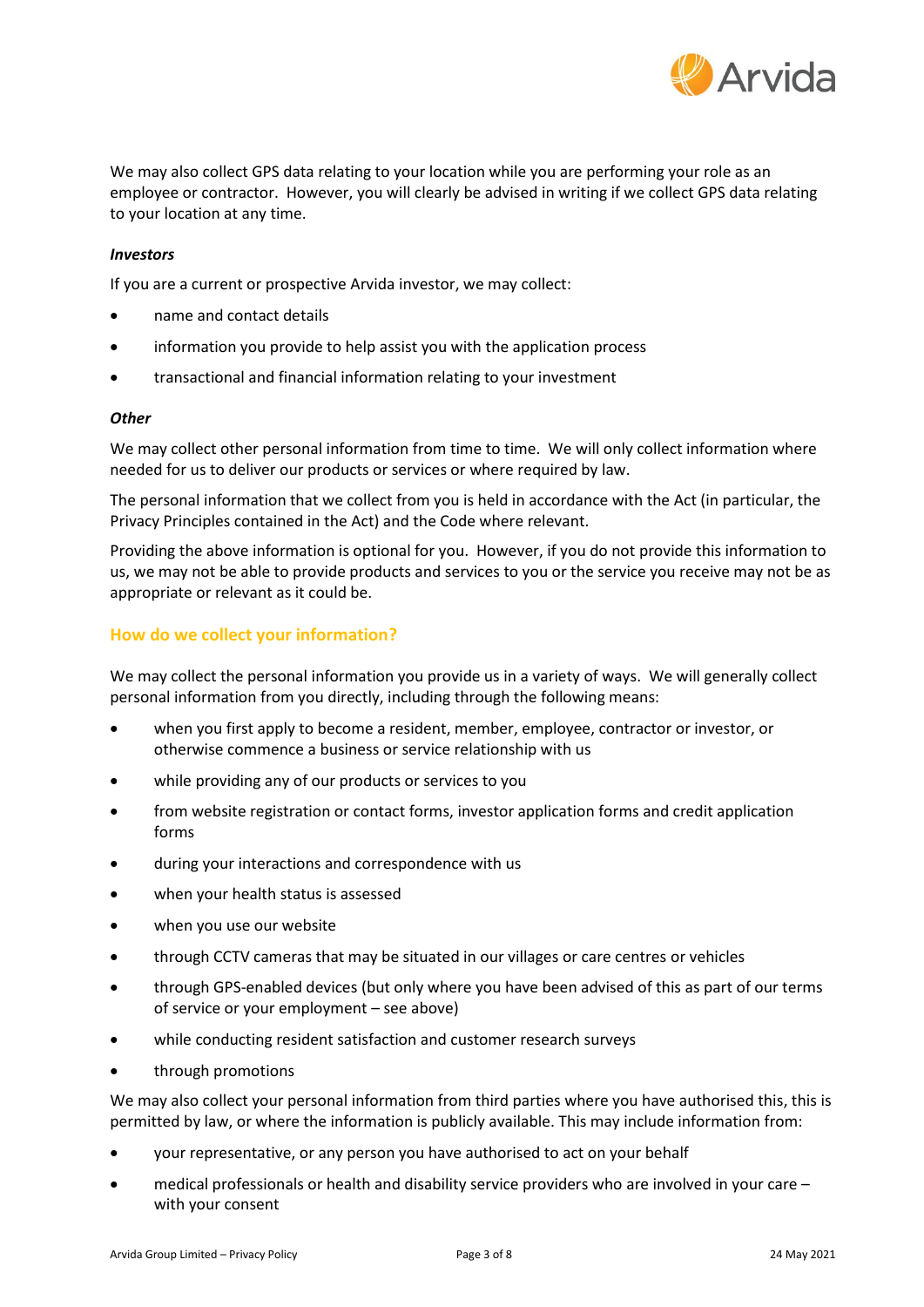

- health insurers
- suppliers of services to us (e.g. recruitment firms)
- government agencies such as a District Health Board (*DHB*), the Accident Compensation Corporation (*ACC*) and the Ministry of Health (*MoH*) – with your consent

We may store the above information for possible future communications.

If you have provided us with information about another person, you must have that person's permission to do so. As part of this you need to comply with your obligations under the Act and the Code. For example, you may need to tell that other person that you have done so, that they have a right to access their information and that we will handle their personal information in accordance with this policy.

# **How do we use your information?**

We may use the personal information we collect from you for a number of purposes connected with our business. These include the following.

## *General*

In general we may use your personal information:

- to verify your identity and application details
- to supply or provide you with any products or services you have requested, including healthcare services
- to administer your account (including credit checks, processing, administering and collecting payments from or making payments to you)
- to interact and communicate with you
- to engage third parties on your behalf (where authorised)
- to deal with your requests, enquiries or complaints and other resident care or business related activities
- to improve our products and services
- to contact you about our products or other initiatives we think you might be interested in
- for marketing, publicity or market research that we might undertake
- to comply with our legal obligations, including our reporting obligations
- for other purposes for which you have given permission or which is allowed by law.

#### *Residents*

If you are a current or prospective resident at one of our villages or care centres, we may use your personal information:

- to assist you to apply to live in one of our villages or care centres
- to assess your requirements, needs, health status and how we can care for you
- to provide you with, or facilitate the provision of, treatment or care
- to maintain and administer your record, including your clinical record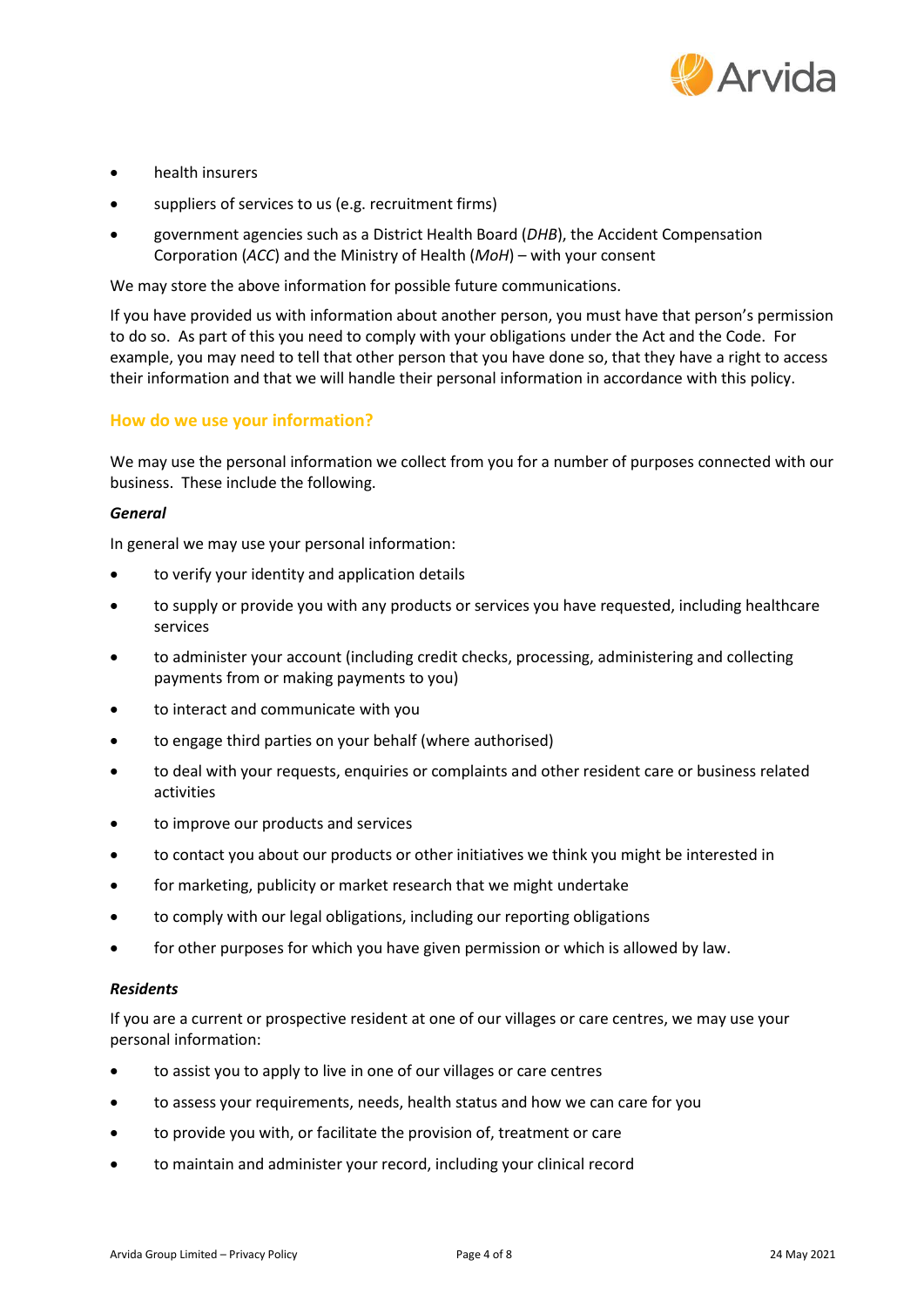

- to liaise with a DHB or MoH so we can comply with our obligations to them (including in connection with any audit of the village or care centre)
- to liaise with a Needs Assessment Coordination Service (*NASC*) where you undergo a needs assessment
- to provide health information about you (including your authorised representative's contact details) where requested to do so under the Act or the Code
- to monitor progress of your application for a government subsidy and to supply information on the subsidy
- to contract with your authorised representatives
- to manage and maintain our villages and care centres.

## *Good Friends members*

If you are a current or prospective Member of Good Friends, we may use your personal information:

- to assist you to apply to receive care and support in your home
- to assess your requirements, needs, health status and how we can care for you
- to provide you with, or facilitate the provision of, support or treatment or care
- to maintain and administer your record, including your clinical or wellness record
- to liaise with a DHB or MoH or other trusted health partners
- to liaise with a Needs Assessment Coordination Service (*NASC*) where you undergo a needs assessment
- to provide health information about you (including your authorised representative's contact details) where requested to do so under the Act or the Code
- to monitor progress of your application for a government subsidy and to supply information on the subsidy
- to contract with your authorised representatives.

## *Employees/contractors/suppliers*

If you are a current or prospective employee, contractor or supplier, we may use your personal information:

- to assess your suitability or performance
- to manage and meet obligations in relation to our employees and contractors
- to purchase products or services
- to perform drug and alcohol searching and testing, in accordance with our relevant policies

#### *Investors*

If you are a current or prospective Arvida investor, we may use your personal information:

- to process your application to become an investor
- to enable your investment in Arvida
- as otherwise required or allowed by law.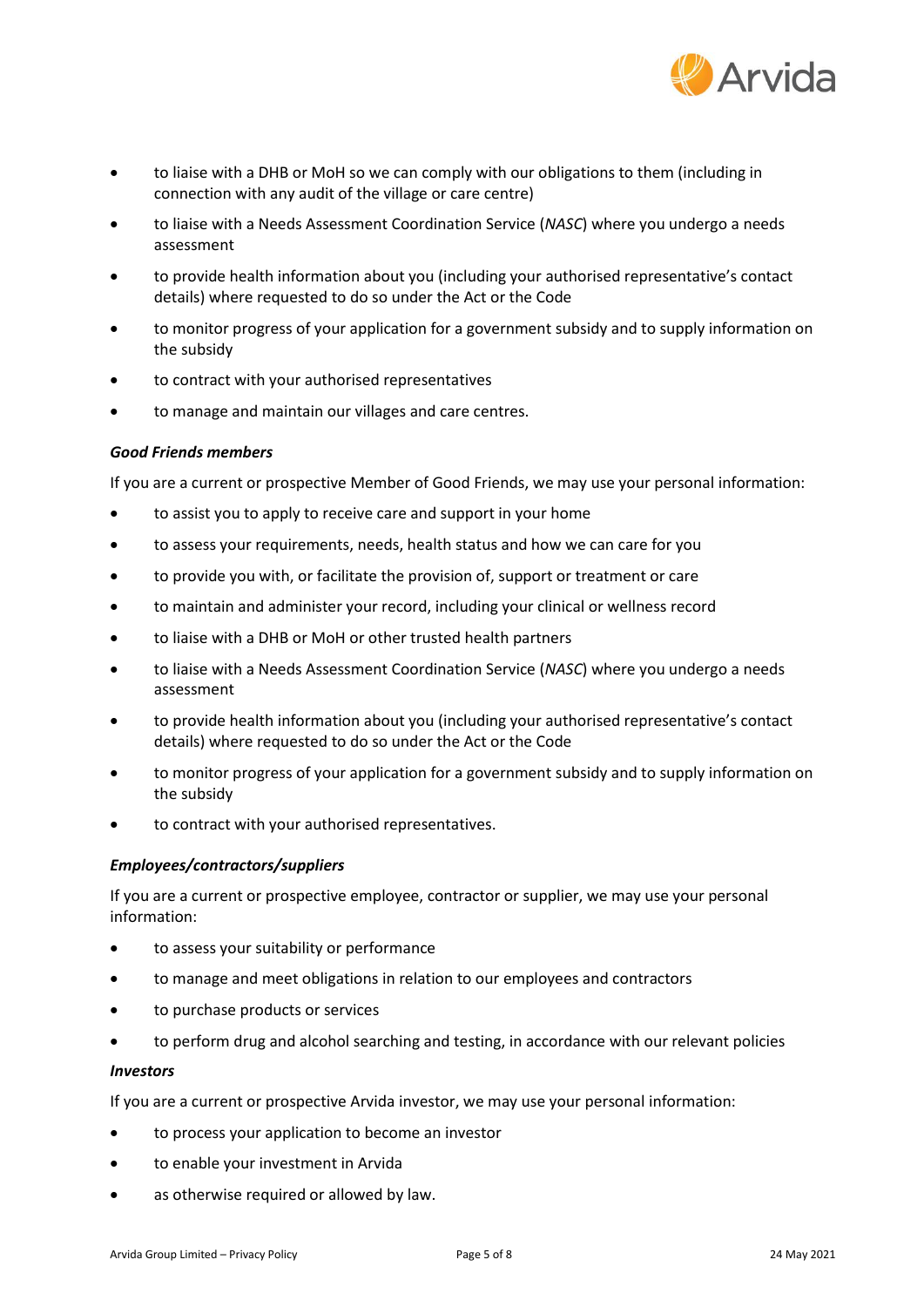

## *Other*

We may use CCTV footage, if required, for detecting and deterring inappropriate or criminal behaviour at our villages and care centres, and monitoring the safety and security of our residents, members, staff and property.

We may also use your information in an anonymised aggregated form, to carry out analysis of our products and services and interactions with residents, members and staff.

## **Disclosure of your information**

We want you to know that any information you supply to us may be shared with and used by the following, where relevant to them:

- our employees, contractors, suppliers and agents
- your authorised representative or any person acting on your behalf
- a DHB or the MoH, so we can fulfil our obligations to them
- a NASC, where you undergo a needs assessment
- other government and regulatory authorities, where required or allowed by law
- medical professionals and health and disability service providers involved in your treatment or care
- third party health benefit providers and insurance companies, so we can assist in your claim for reimbursement/payment of the cost of your treatment or care
- other third parties who help provide products and services (or audit these)
- our advisors
- a business that supports our services and products (e.g. a business that hosts or maintains our IT system, data centre or website)
- credit risk assessment agencies and debt collection agencies
- any court, tribunal or regulatory authority where disclosure is required or allowed by law
- any other person authorised by you or by law.

We will not share your information with third parties, except as outlined in this policy, or where you have authorised that disclosure.

In the event we sell any village, village operator or other business or entity within the Arvida group, personal information relating to current and prospective residents, members, customers, employees, contractors, suppliers and other persons who deal with that village, business or entity will be transferred to the purchaser of the village, village operator, business or entity.

Your information may be hosted with a third party service provider. Our agreements with them prohibit the information that we collect from you being used by them in a way that we have not authorised.

We may be required by law to disclose information relating to your shareholding in Arvida, e.g. where someone requests our share register.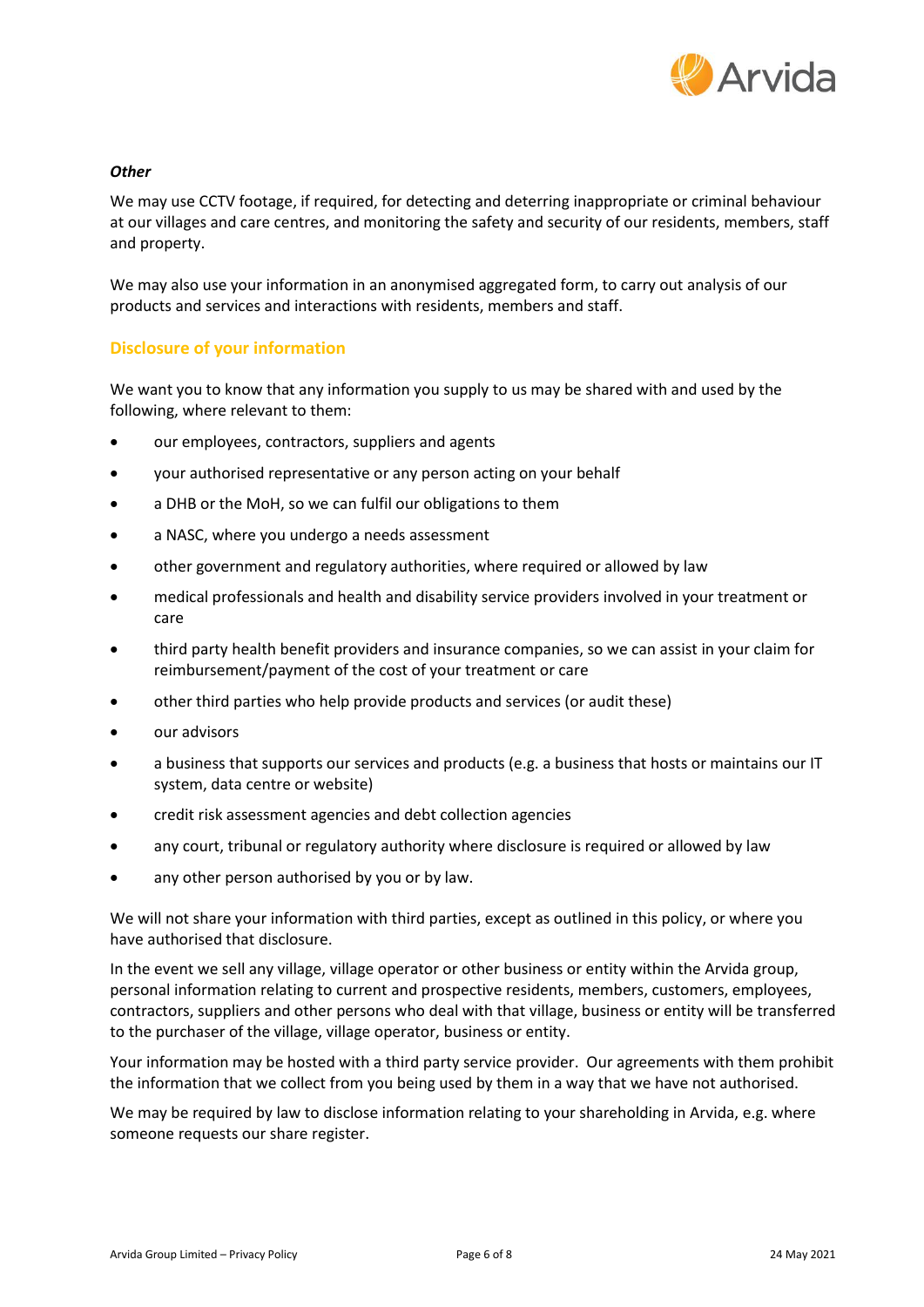

## **Transfer of personal information outside New Zealand**

We may from time to time transfer personal information to third parties outlined above who are located outside New Zealand. If we do so, we will take reasonable steps to ensure your personal information will be protected by comparable safeguards to those in New Zealand law. If your personal information will not be protected by comparable safeguards to those in New Zealand law, we will tell you this is the case, and only transfer your personal information with your consent.

## **Storage and protection of your information**

We may record and store personal information we collect from you. We take reasonable steps so that your personal information is stored securely and is protected from misuse, loss and unauthorised access, modification or disclosure.

If a privacy breach occurs which has caused or may cause serious harm to you, we will notify you of this as soon as practicable either directly or, if that is not reasonably practicable, by public notice.

We may store your personal information using a third party service provider (including providers outside New Zealand) and so your personal information may be held outside New Zealand. These providers are typically specialists in the areas of data storage, hosting and protection and are therefore well-placed to maintain systems that protect your information.

We keep personal information only for as long as it is needed and will take reasonable steps to securely destroy or delete personal information where it is no longer required. Personal information may continue to be stored in a backup computer system and we may be required by law to retain certain personal information.

#### **Your right to access and correct your information**

We take reasonable steps to keep your personal information accurate, complete and up-to-date.

Aside from some circumstances set out in the Act and the Code, you have a right to access and correct the personal information we hold about you. To do this, please email our Privacy Officer at [info@arvida.co.nz](mailto:info@arvida.co.nz) o[r info@goodfriends.co.nz.](mailto:info@goodfriends.co.nz)

In some cases, there may be a charge associated with providing copies of your personal information to you. If so, we will let you know before sending your information to you.

#### **Internet use and cookies**

#### *Cookies*

A cookie is a small file that resides on your computer and can be used by a website to remember things like your preferences for that site. For example, a cookie can be used to store registration information so that you do not need to re-enter that information on a subsequent visit to the site. We may send cookies to your computer while you are accessing our website.

We do not use cookies to collect any personal information about you, although we may collect nonattributed (anonymous) information regarding your use of our website.

Some web browsers enable you to decline the receipt of cookies. If you use this function you will still be able to visit our website but some pages may not fully function and you may not be able to access certain information on the website.